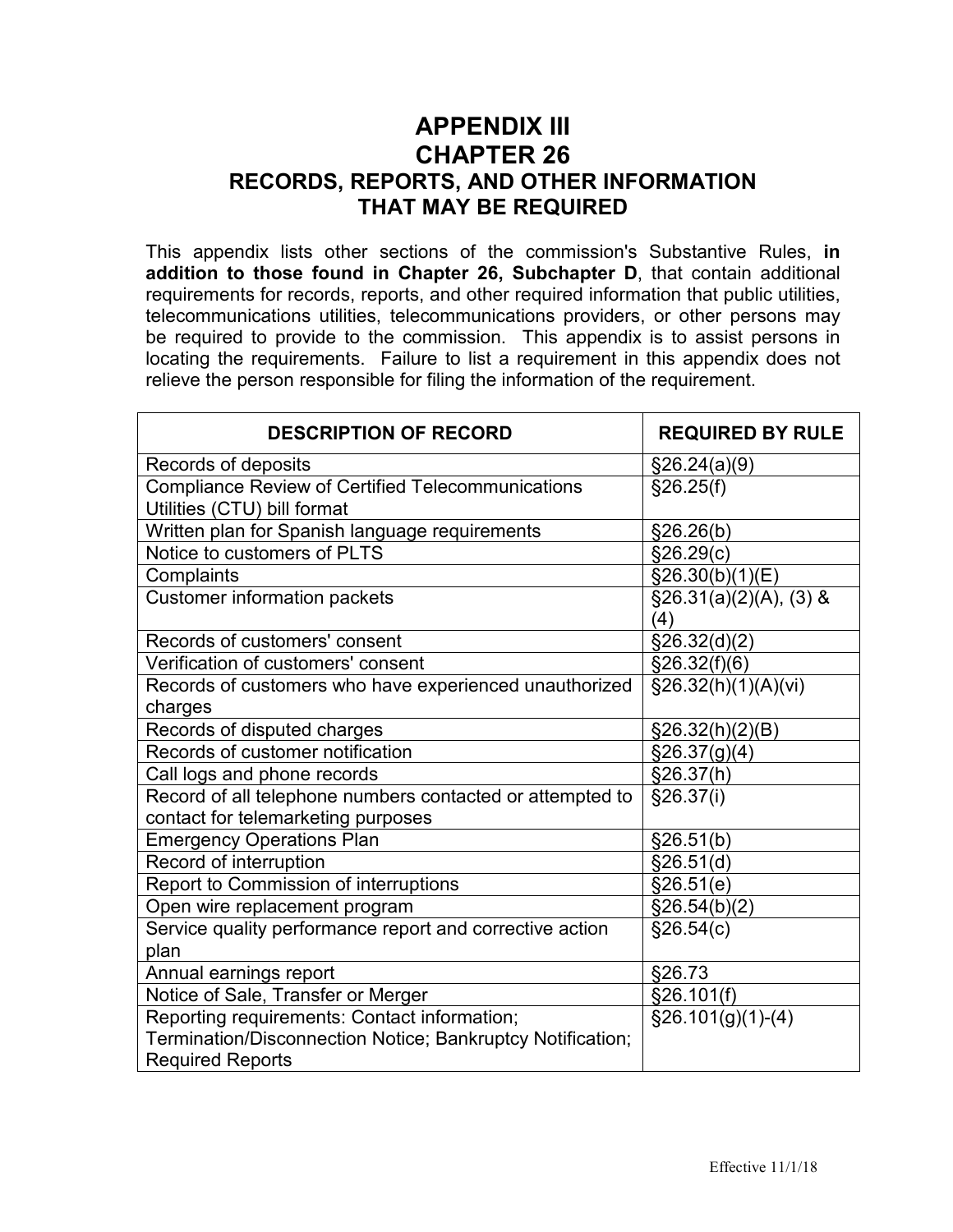| Pay Telephone Service Providers - Registration and Re-<br><b>Registration information and Reporting Requirements</b> | $\overline{$}26.102(b), (c), (g)$ |
|----------------------------------------------------------------------------------------------------------------------|-----------------------------------|
| Telecom utilities - Registration and Re-registration                                                                 | $§26.107(b)-(e)$                  |
| information, Amendments and Required Reports                                                                         |                                   |
| COA and SPCOA reporting requirements                                                                                 | §26.111(l)                        |
| Pay-per call information services call blocking tariff filings                                                       | §26.124(e)                        |
| Permit to operate an ADAD                                                                                            | §26.125(d)                        |
| Selection of Telecommunications Utilities/Record of                                                                  | \$26.130(c)(2)                    |
| customer-initiated changes, including verifications                                                                  |                                   |
| Selection of Telecommunications Utilities/Records related                                                            | §26.130(f)(2)(C)                  |
| to unauthorized changes in utilities                                                                                 |                                   |
| Records of customer verifications and unauthorized                                                                   | §26.130(h)(1)                     |
| changes                                                                                                              |                                   |
| Selection of Telecommunications Utilities/Record of all                                                              | §26.130(j)(11)                    |
| freezes and verifications                                                                                            |                                   |
| Copy of notice sent to customers who are being                                                                       | §26.130(k)(2)                     |
| transferred from one utility to another                                                                              |                                   |
| Documentation of receipt and acknowledgement of internal                                                             | $\S$ 26.133(g)(2)                 |
| policy on business and marketing code of conduct                                                                     |                                   |
| Statement of Intent by a small ILEC to offer extended local                                                          | §26.171(c)(1)                     |
| calling service, a packaged service, a promotional service,                                                          |                                   |
| new service on an optional basis, or minor changes in its                                                            |                                   |
| rates or tariffs                                                                                                     |                                   |
| Notice requirements                                                                                                  | §26.171(d)                        |
| Letter of deregulation                                                                                               | §26.172(g)                        |
| Cost of Service/Self insurance reserve accounts                                                                      | \$26.201(d)(2)(E)                 |
| Depreciation Rates/Interim booking                                                                                   | §26.206(f)                        |
| <b>Tariff</b>                                                                                                        | §26.207                           |
| New and experimental services tracking report                                                                        | §26.209(g)                        |
| Report on promotional rates for LEC services                                                                         | §26.210(h)                        |
| Rate-Setting Flexibility/Current price list                                                                          | \$26.211(c)                       |
| LRIC studies and updates for significant changes                                                                     | $\sqrt{26.215(d)}$ and (j)        |
| Semi-annual notice by bill insert, bill message, or direct                                                           | §26.224(1)                        |
| mail that rate or terms of service changes are published in                                                          |                                   |
| the Texas Register                                                                                                   |                                   |
| Expanded interconnection compliance tariffs                                                                          | $\S 26.271(b)(4)$                 |
| Imputation study                                                                                                     | §26.274(i)                        |
| Unbundling filing requirements                                                                                       | §26.276(f)                        |
| Reclamation list and thousands-block reclamation list                                                                | §26.375(e)                        |
| Code holder reporting responsibilities                                                                               | §26.375(g)                        |
| Progress reports required for a price cap carrier                                                                    | §26.402(c)                        |
| designated as an ETP and as an ETC that receives federal                                                             |                                   |
| USF high cost support                                                                                                |                                   |
| Progress reports required for a rate of return carrier,                                                              | §26.402(d)                        |